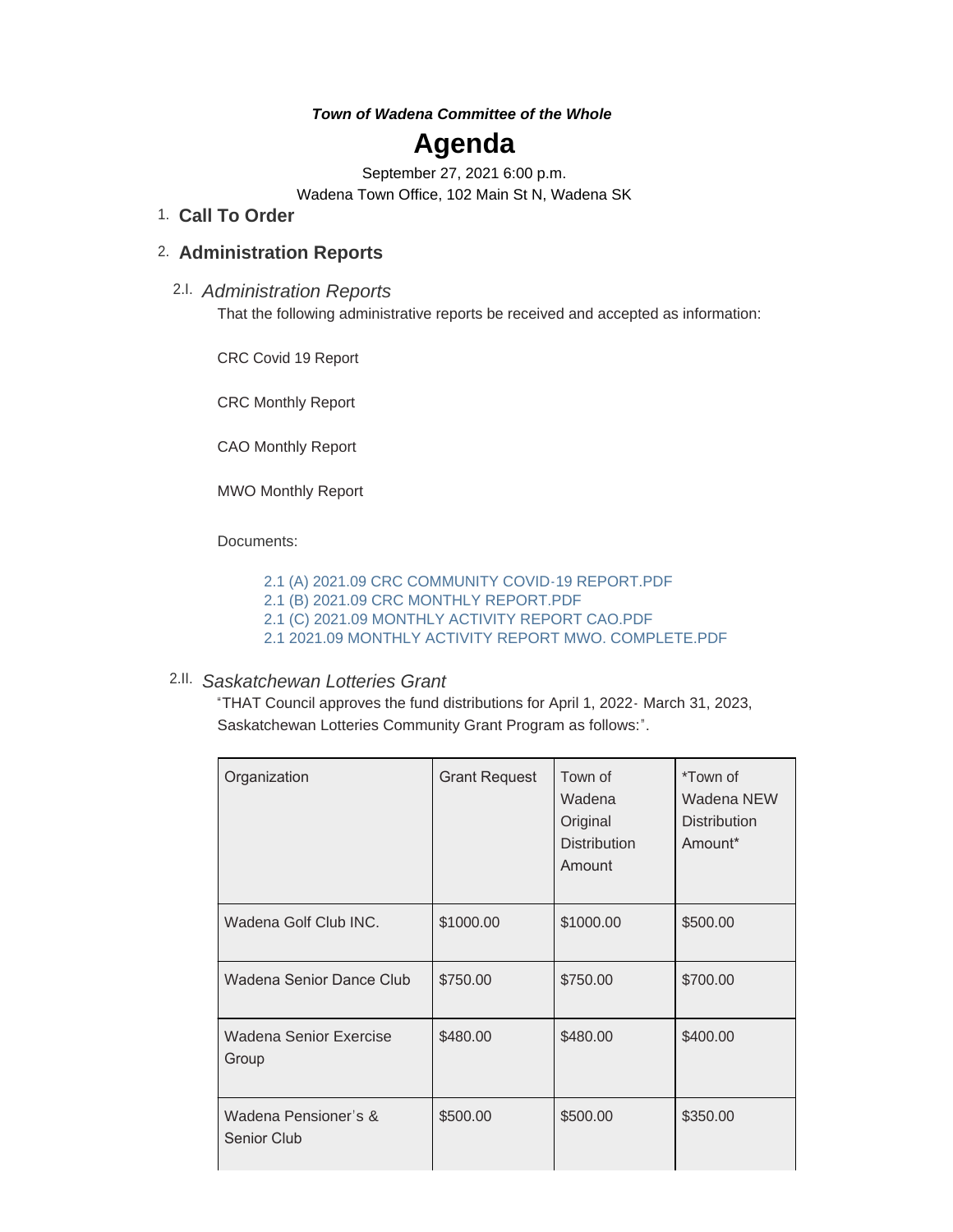| Wadena Visual Art Group                        | \$2000.00 | \$2000.00 | \$1000.00   |
|------------------------------------------------|-----------|-----------|-------------|
| 2271 Pipestone Army<br>Cadets                  | \$2630.30 | \$2000.00 | \$1500.00   |
| Wadena Skating Club                            | \$3000    | \$2000.00 | \$2000.00   |
| Wadena Senior Hockey<br>Team                   | \$4000.00 | \$2300.00 | \$2166.00   |
| Wadena Minor Sports                            | \$5000.00 | \$3000.00 | \$2707.00   |
| Town of Wadena - Fun in the<br>Sun Summer Camp |           | \$395.00  | \$395.00    |
| Wadena School of Dance                         | \$5000.00 |           | \$2707.00   |
| Total                                          |           |           | \$14,425.00 |

Documents:

#### [2.II 2021.09 SASKATCHEWAN LOTTERIES GRANT APPLICATION](http://townofwadena.com/AgendaCenter/ViewFile/Item/3006?fileID=3564)  DISTRIBUTION CHANGES.PDF

# *Saskatchewan Health Authority* 2.III.

"THAT Council approves the rental fees be waived for the Saskatchewan Health Authority's Flu Shot Clinic for October 28<sup>th</sup> and any flu shot clinic dates in the future."

Documents:

#### [2.III 2021.09 SASKATCHEWAN HEALTH AUTHORITY HALL RENTAL FEES-](http://townofwadena.com/AgendaCenter/ViewFile/Item/3007?fileID=3565)ISSUE REPORT.PDF [2.III ATTACHMENT SASKATCHEWAN HEALTH AUTHORITY LETTER.PDF](http://townofwadena.com/AgendaCenter/ViewFile/Item/3007?fileID=3569)

# *Town Of Wadena Community Clothing* 2.IV. "THAT Council approves option 4 for the sweater"

"THAT Council approves the smaller logo design"

Documents:

[2.IV 2021.09 TOWN OF WADENA COMMUNITY CLOTHING-](http://townofwadena.com/AgendaCenter/ViewFile/Item/3008?fileID=3566) ISSUE REPORT.PDF [2.IV ATTACHMENT COMMUNITY CLOTHING OPTIONS.PNG](http://townofwadena.com/AgendaCenter/ViewFile/Item/3008?fileID=3567) [2.IV ATTACHMENT SMALLER LOGO DESIGN \(1\).PNG](http://townofwadena.com/AgendaCenter/ViewFile/Item/3008?fileID=3568)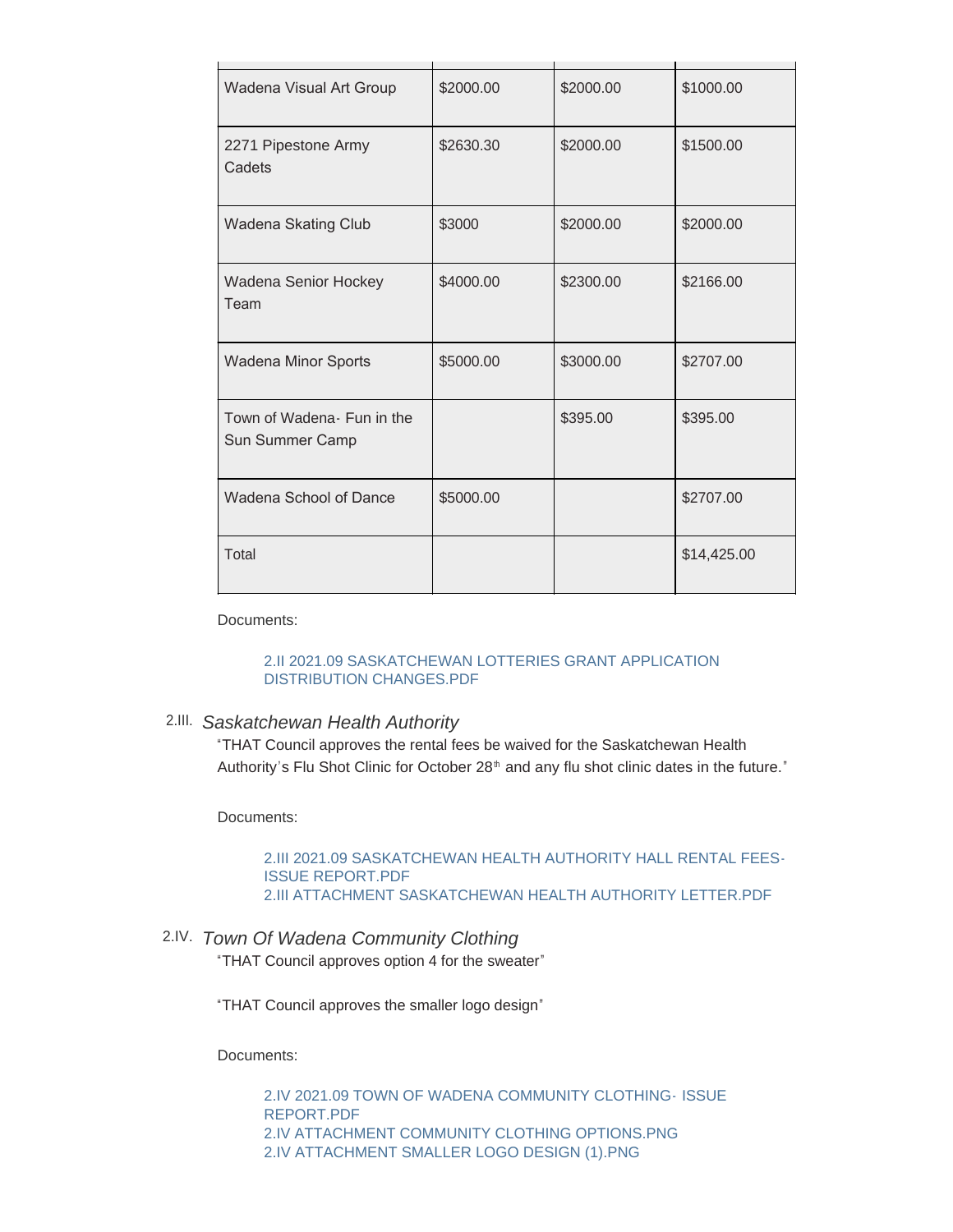# *New Life Church Sign Corridor* 2.V.

"THAT Council allows for the New Life Church to purchase a new sign for the east corridor at their own cost and the Town will change it out with the old one."

Documents:

[2.V 2021.09 NEW LIFE CHURCH SIGN CORRIDOR CHANGE](http://townofwadena.com/AgendaCenter/ViewFile/Item/3009?fileID=3570)  PROPOSAL.PDF [2.V ATTACHMENT NEW LIFE CHURCH SIGN PROPOSAL.PDF](http://townofwadena.com/AgendaCenter/ViewFile/Item/3009?fileID=3571)

# *Employee Retest* 2.VI.

THAT council approve administration to send for and finance a retest for the employee.

Documents:

#### [2.VI 2021.09.21 EMPLOYEE RESTEST.PDF](http://townofwadena.com/AgendaCenter/ViewFile/Item/3010?fileID=3572)

## *Ice Plant Update* 2.VII.

THAT council accept the Wadena Arena Ice plant update as information only.

Documents:

#### [2.VII 2021.09.09 ICEPLANT UPDATE. COMPLETE.PDF](http://townofwadena.com/AgendaCenter/ViewFile/Item/3011?fileID=3573)

# *Letter To Council - Birdbath* 2.VIII.

THAT Council approve administration to purchase a new cement bird bath up to the amount of \$350.00 and that administration provide a letter with resolution to the customer.

Documents:

[2.VIII 2021.09.23 LETTER TO COUNCIL- BIRDBATH.PDF](http://townofwadena.com/AgendaCenter/ViewFile/Item/3012?fileID=3574) [2.VIII ATTACHMENT - RESIDENT LETTERS.PDF](http://townofwadena.com/AgendaCenter/ViewFile/Item/3012?fileID=3575)

## *Nielson Trucking Ltd.* 2.IX.

That we recess, and deliberations continue in a closed meeting at \_\_\_\_\_\_\_\_\_\_\_\_\_\_\_ p.m. to \_\_\_\_\_\_\_\_\_\_\_\_ p.m. as per Part III Sections 15(b)(ii) of The Local Authority of Freedom of Information and Protection of Privacy Act regarding Nielsen Trucking Ltd. with those being present Mayor Sara Sobshyshyn, Deputy Mayor Travis Fogg, Councillor Marcus Elphinstone, Councillor Samantha Fehr, Councillor Ashley Kolach, Councillor Jordan Theisen, Manager of Public Works and Operations Alyshia Neuman, and CAO Laurie Rudolph.

That Council rise from the closed meeting and reconvene the Regular meeting at  $p.m.$ 

Administration recommends that the highway shop be rented to Nielson's Trucking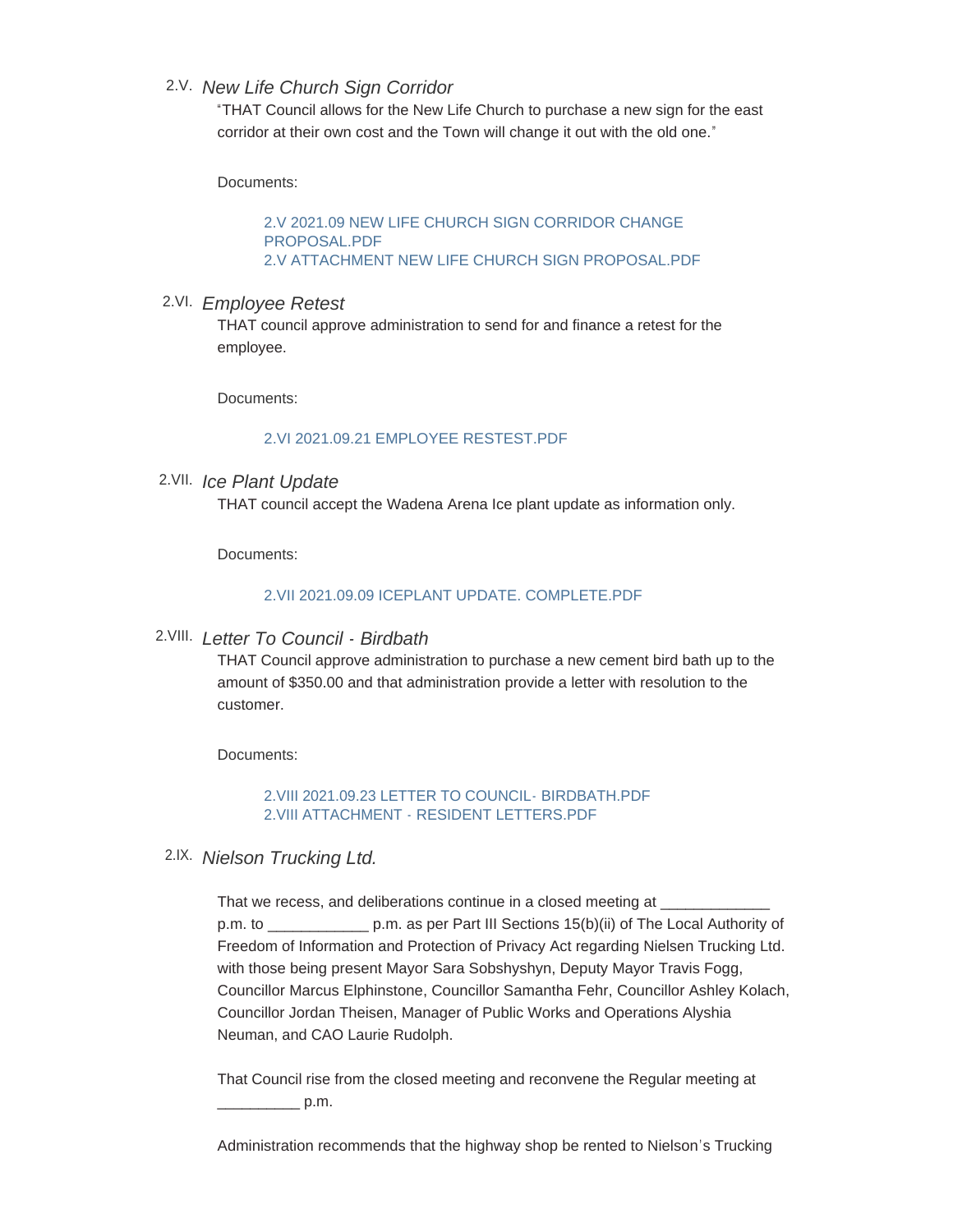Ltd. in exchange for \$7,500 worth for culvert cleaning in the spring or other work designated by the Works and Operations Manager that align with Works and Operations goals in the Public Work Department.

Documents:

#### [2.VIIII 2021.09 IN CAMERA.PDF](http://townofwadena.com/AgendaCenter/ViewFile/Item/3013?fileID=3576)

# *Wage Increase* 2.X.

That we recess, and deliberations continue in a closed meeting at p.m. to \_\_\_\_\_\_\_\_\_\_\_\_ p.m. as per Part III Sections 15(b)(ii) of The Local Authority of Freedom of Information and Protection of Privacy Act regarding Wage Increase with those being present Mayor Sara Sobshyshyn, Deputy Mayor Travis Fogg, Councillor Marcus Elphinstone, Councillor Samantha Fehr, Councillor Ashley Kolach, Councillor Jordan Theisen, Manager of Public Works and Operations Alyshia Neuman, and CAO Laurie Rudolph.

That Council rise from the closed meeting and reconvene the Regular meeting at  $p.m.$ 

That Council approve administration to make the necessary payroll changes to Alyshia Neuman's Salary in Accordance with the Policies set by Town council to step 5 of the Out if Scope Salary Grid for a wage of \$75, 917 starting from the pay period September 12-September 25 2021 with the necessary adjustments.

Documents:

#### [2.X 2021.09 IN CAMERA.PDF](http://townofwadena.com/AgendaCenter/ViewFile/Item/3014?fileID=3579)

# *Parental Leave Benefits* 2.XI.

That we recess, and deliberations continue in a closed meeting at \_\_\_\_\_\_\_\_\_\_\_\_\_\_ p.m. to \_\_\_\_\_\_\_\_\_\_\_\_ p.m. as per Part III Sections 15(b)(ii) of The Local Authority of Freedom of Information and Protection of Privacy Act regarding Parental Leave Benefit with those being present Mayor Sara Sobshyshyn, Deputy Mayor Travis Fogg, Councillor Marcus Elphinstone, Councillor Samantha Fehr, Councillor Ashley Kolach, Councillor Jordan Theisen, Manager of Public Works and Operations Alyshia Neuman, and CAO Laurie Rudolph.

That Council rise from the closed meeting and reconvene the Regular meeting at  $p.m.$ 

THAT A. Neuman remain enrolled in the Town's benefit package for the duration of her maternity leave and that 50% of the cost be paid for by the Town, and furthermore, that Administration completes the draft Parental Leave Benefit Policy so that this opportunity is available to all employees in the future.

Documents: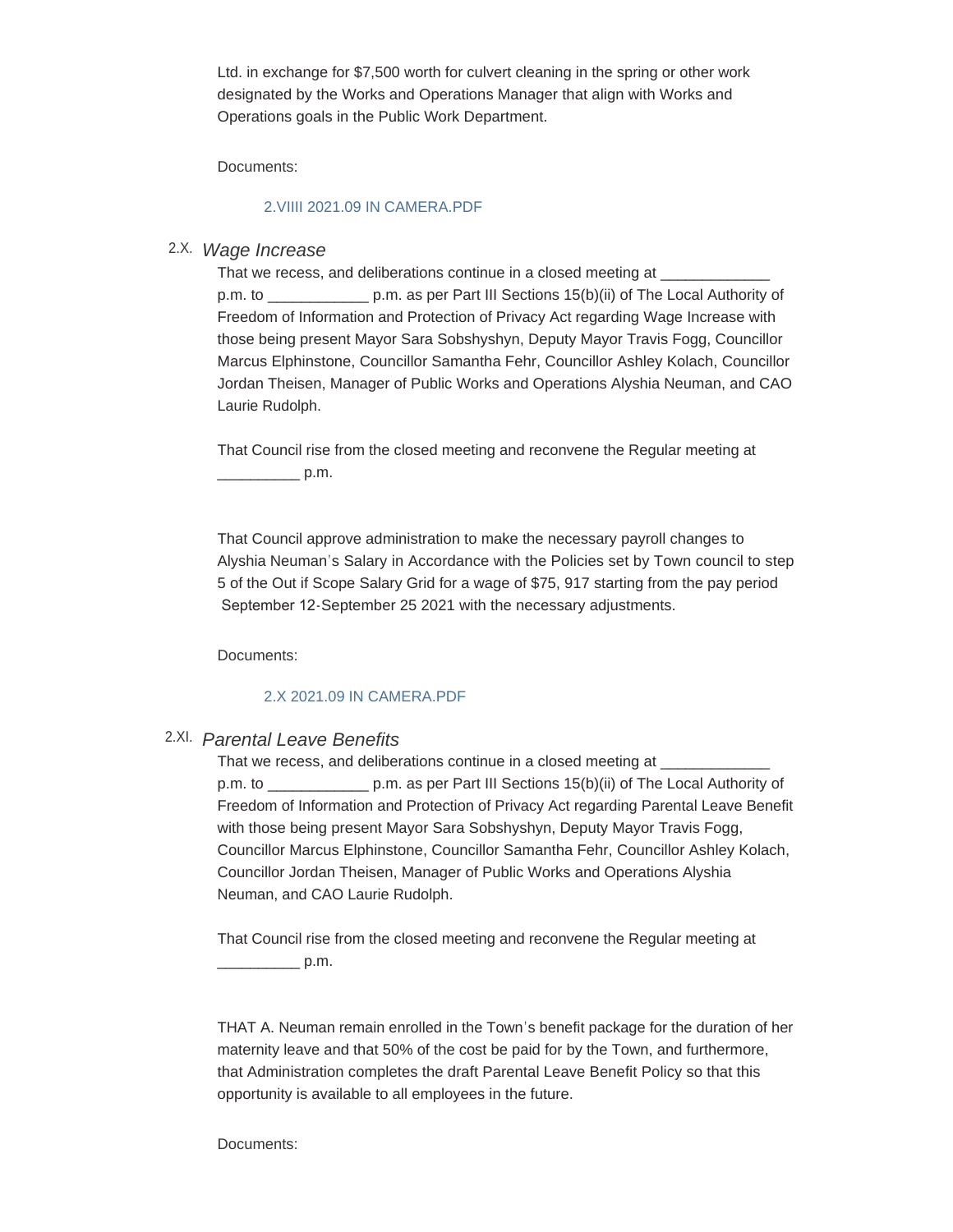#### [2.XI 2021.09 IN CAMERA.PDF](http://townofwadena.com/AgendaCenter/ViewFile/Item/3015?fileID=3581)

# *Structural Change*  2.XII.

That we recess, and deliberations continue in a closed meeting at p.m. to \_\_\_\_\_\_\_\_\_\_\_\_ p.m. as per Part III Sections 15(b)(ii) of The Local Authority of Freedom of Information and Protection of Privacy Act regarding Structural Change with those being present Mayor Sara Sobshyshyn, Deputy Mayor Travis Fogg, Councillor Marcus Elphinstone, Councillor Samantha Fehr, Councillor Ashley Kolach, Councillor Jordan Theisen, Manager of Public Works and Operations Alyshia Neuman, and CAO Laurie Rudolph.

That Council rise from the closed meeting and reconvene the Regular meeting at  $\rule{1em}{0.6em}$  p.m.

That Council provide direction for administration to create resolutions for the next council meeting.

Documents:

#### [2.XII 2021.09 IN CAMERA.PDF](http://townofwadena.com/AgendaCenter/ViewFile/Item/3016?fileID=3583)

## *Wastewater Inspection* 2.XIII.

"THAT the Wastewater Compliance Inspection report dated September 9, 2021 be received and accepted as information."

Documents:

[2.XIII 2021.09.09 WASTEWATER COMPLIENCE](http://townofwadena.com/AgendaCenter/ViewFile/Item/3017?fileID=3585)  INSPECTION.COMPLETE.PDF [2.XIII ATTACHMENT 20210909-WADENA WASTEWATERWORKS](http://townofwadena.com/AgendaCenter/ViewFile/Item/3017?fileID=3586)  INSPECTION.PDF

## *Water Treatment Plant Data Sheet* 2.XIV.

Documents:

[2.XIV 2021.09 ISSUE REPORT WTP DATA SHEET REPORT-AUGUST](http://townofwadena.com/AgendaCenter/ViewFile/Item/3018?fileID=3587)  2021.PDF [2.XIV ATTACHMENT 2021.09.22 AUGUST 2021 WTP SHEET.PDF](http://townofwadena.com/AgendaCenter/ViewFile/Item/3018?fileID=3588)

# *Administrative Assistant Position* 2.XV.

Council Discussion:

Confirm if any of Council would like to partake in the interviews. If so, preferred dates and times.

Documents: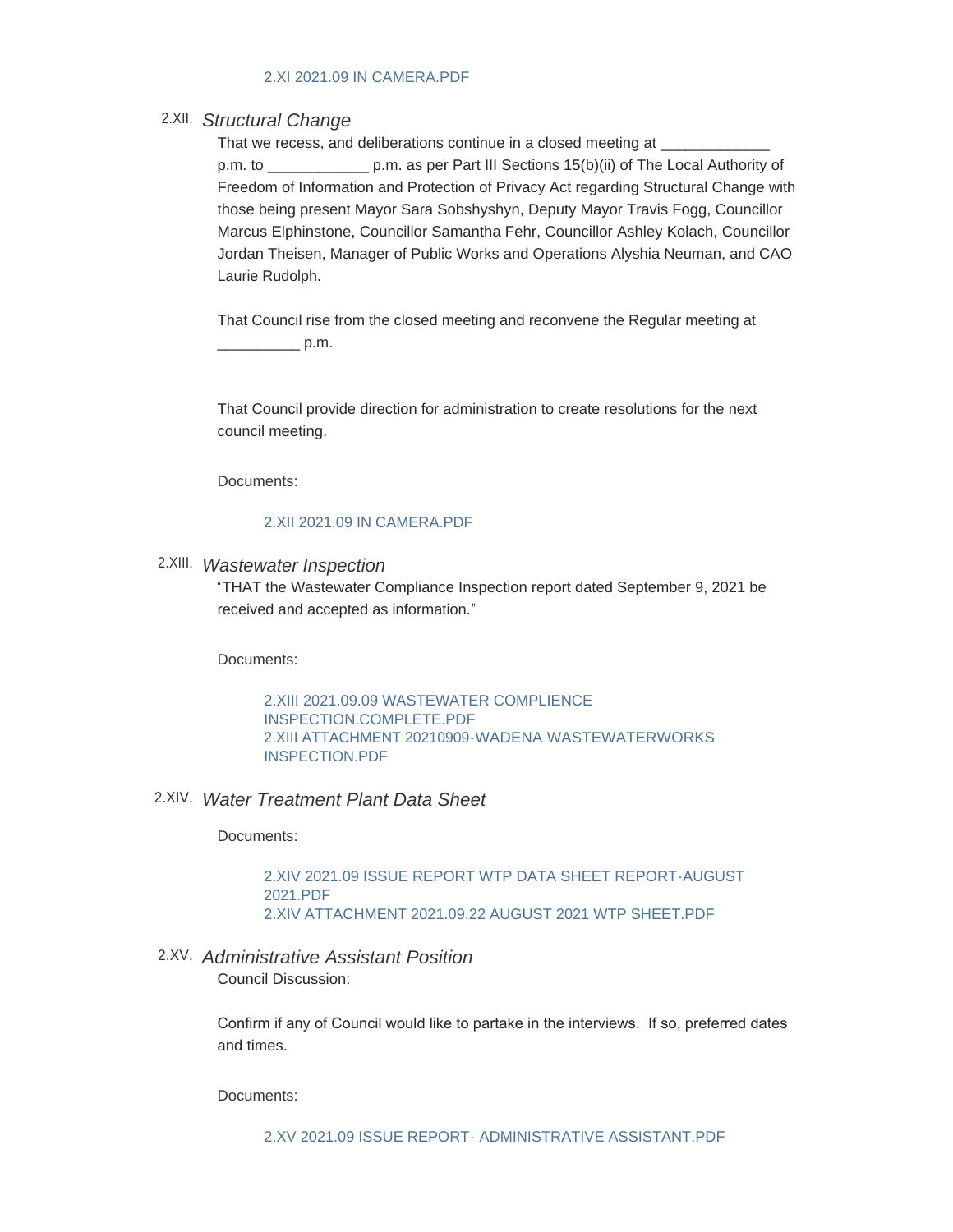# *CN Rail - Pedestrian Walk* 2.XVI.

Discussion with Council:

- Timeline for removal of barricades
- Speaking with Highways as to responsibility to level Hwy 35
- $\bullet$  Asphalt along pedestrian walk depth of asphalt

#### Documents:

### [2.XVI 2021.09 ISSUE REPORT-](http://townofwadena.com/AgendaCenter/ViewFile/Item/3020?fileID=3590) CN RAIL - PEDESTRIAN WALK.PDF

# *Covid 19 - Council Meetings* 2.XVII.

That in-person meetings continue to be held at the Council Chambers and that the public be advised of the below policy through the Town's face book page and website, and within monthly Council Highlights of the Wadena News:

That any public wishing to attend a Committee of a Whole or Council meeting be required to provide either proof of vaccination for both doses of the COVID-19 vaccine or proof of negative Covid testing to the Town Office the day of the scheduled meeting, and upon proof being received, the name of the person be noted and be provided to the CAO prior to the related meeting.

Documents:

## [2.XVII ISSUE REPORT- COVID 19 - COUNCIL MEETINGS.PDF](http://townofwadena.com/AgendaCenter/ViewFile/Item/3021?fileID=3591)

# *Environmental - Fuel Tanks* 2.XVIII.

That the Town acquire ownership of Lots 13 and 14, Blk 14 Plan P1509 (61 1<sup>st</sup> St NE) through tax enforcement. Once acquired, the Town allocate funds in the 2022 Budget for a qualified contractor to remove tanks, consultant to perform soil testing, and contractor to perform demolition of building.

And further, upon soil testing as contaminated, the Town submit for funding under the Ministry of Environment – Impacted Sites Fund.

Documents:

## [2.XVIII 2021.09 ISSUE REPORT-](http://townofwadena.com/AgendaCenter/ViewFile/Item/3022?fileID=3592) ENVIRONMENTAL - FUEL TANKS.PDF

# *Manager Of Finance Position* 2.XIX.

That we recess, and deliberations continue in a closed meeting at

p.m. to \_\_\_\_\_\_\_\_\_\_\_\_ p.m. as per Part III Sections 15(b)(ii) of The Local Authority of Freedom of Information and Protection of Privacy Act regarding Manager of Finance contract with those being present Mayor Sara Sobshyshyn, Deputy Mayor Travis Fogg, Councillor Marcus Elphinstone, Councillor Samantha Fehr, Councillor Ashley Kolach, Councillor Jordan Theisen, and CAO Laurie Rudolph.